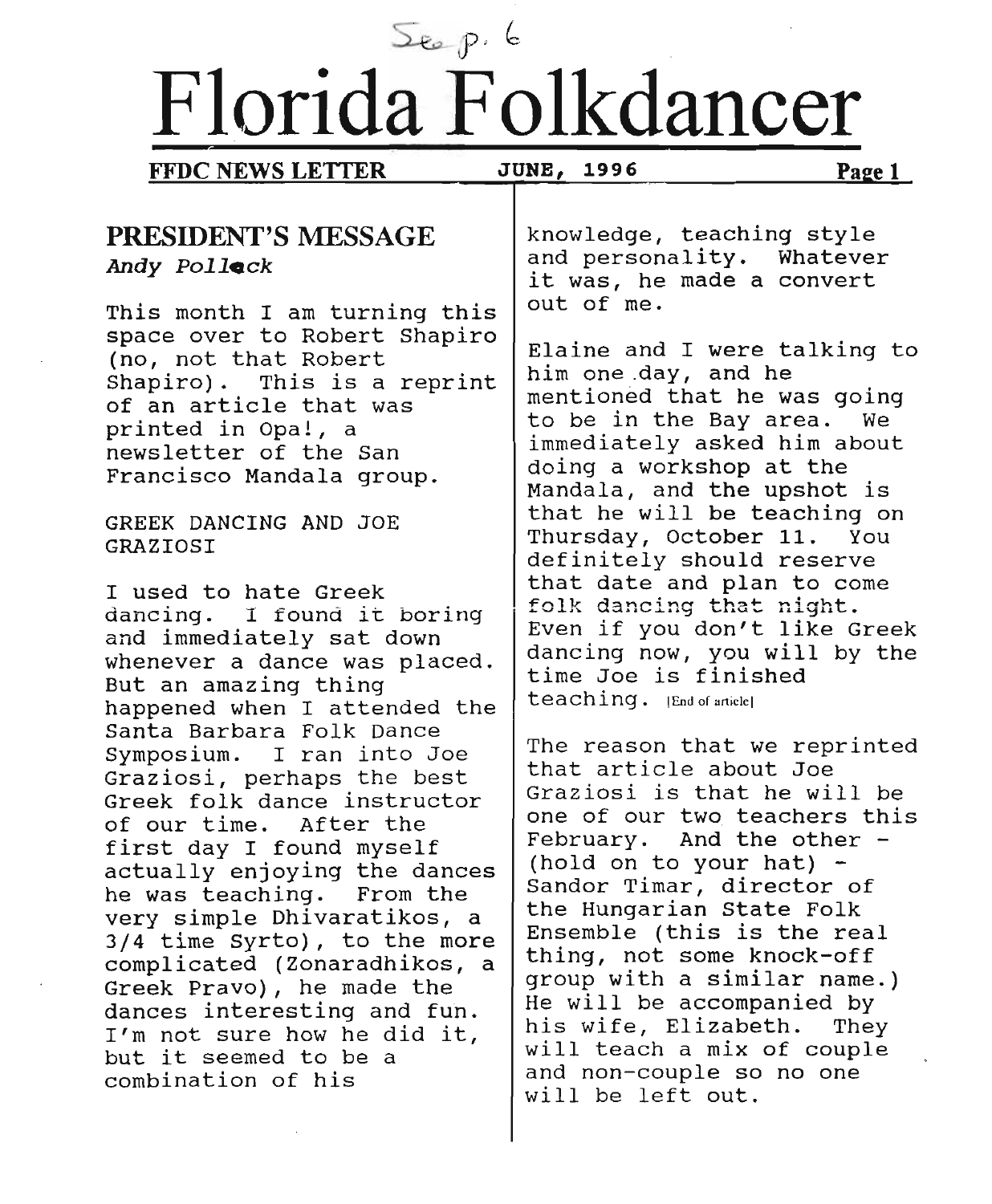# PRESIDENT'S MESSAGE(CON'T)

Thanks to all the White Springs performers for their patience rehearsing in the heat, and flexibility on which steps are right (it's hard, especially for teachers who've taught a dance one way for 20 years or more). Thanks for a great performance.

SURVEY: Would you pay an additional  $$10$ ,  $$15$ ,  $$20$  Not even  $$10$  (check all that apply) for live Greek music at camp. Return to Andy (see back page for address).

#### EDITORIAL

~ I had only one response to the Folk Dance Barbie contest - and that was from our venerable president:

Left arm is longer than Right from leading a recalcitrant, shorter  $\left| \alpha \right|$ line. Under Right arm is a book on "How to Teach Your Ken to Hambo or Trade Him For One Who Can", by her Swedish Cousin Kristen.

I guess that makes Andy the winner. And I guess I won't have that contest again! Next month I may be able to make my new Microsoft print a list of all members. If you send your dues in, you may be on the list. Thanks to all who responded last month.

ORLANDO NEWS (OIFDC) Pat Henderson The flight of the snowbirds occurred this month as we said farewell to Wally and Joan Washington who left for Michigan for the summer. Larry Wartell decided to return to Yellowstone National Park to work for the summer. Since we had such miserable attendance last summer and we now pay a lot more for rent, we will not be dancing on Thursdays the months of June, July and August. On May 16, we had an end of the season party since the next two Thursdays a lot of dancers would be gone. We may suffer withdrawal symptoms and throw a dance party at someone's house! The dancers who attended spring Fling had a .great time especially since the music never stopped. Thank you, Julius, for all your effort and generosity. The food was great and the dancing even better.

#### EDITORIAL CONTINUED

My show went great and so I thought I would have lots of time to work on the newsletter, but I didn't... and I still haven't managed to get it looking good, but read on anyway...

## EVERY NIGHT IS YEMENITE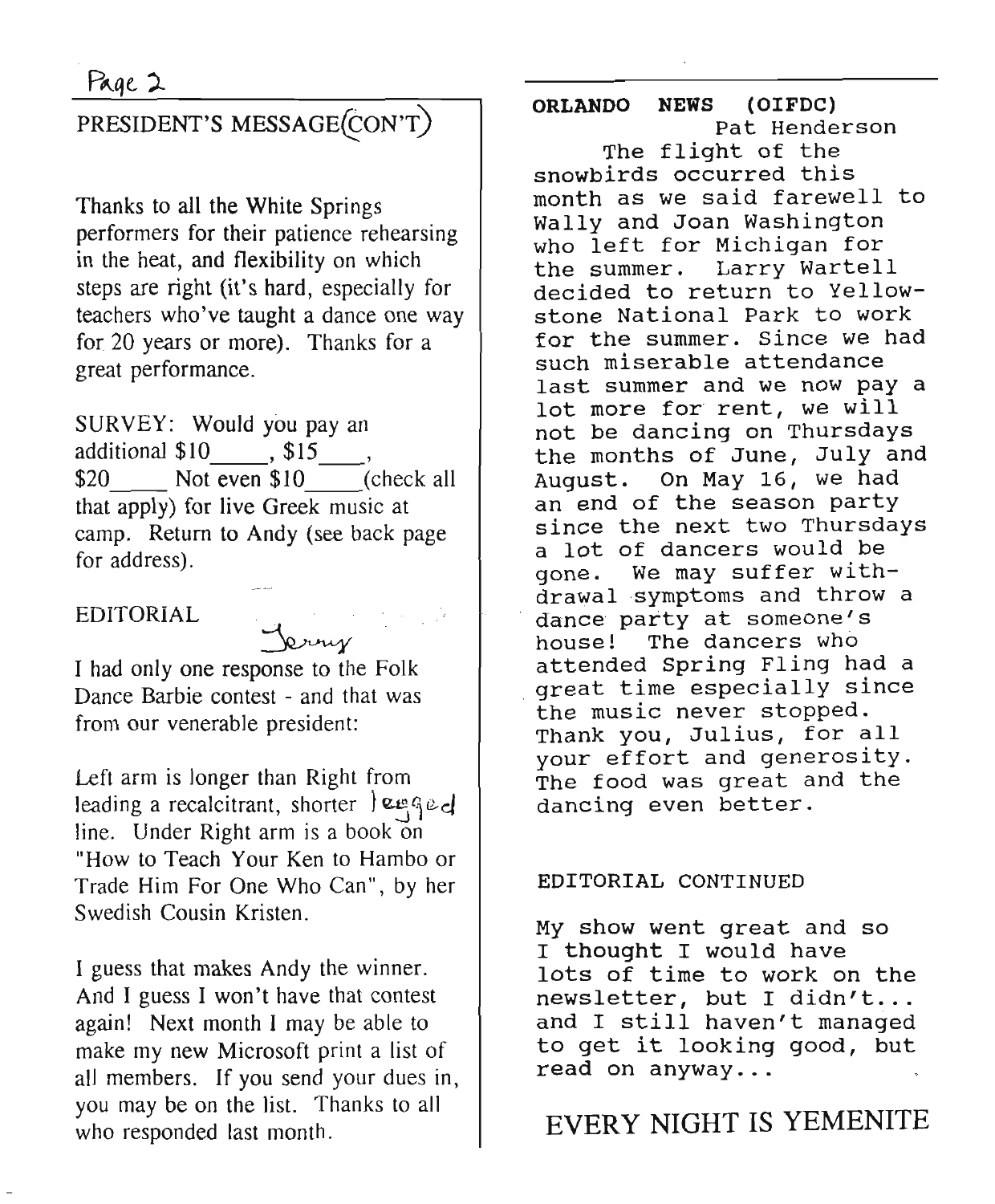Page 3

#### **FLORIDA DANCE FESTIVAL**

The Florida Dance Festival will take place between June 15 and 28, and will have events allover the city of Tampa. On June 16, the street Fair in Ybor city will be a one-day extravaganza with dance, music, food, arts & crafts, market place, free dance classes **AND the Babiak Dance ensemble and the Tampa Festival Folk Dancers will be performing.** On other days there will be Isadore Duncan, Jane Goldberg, Flamenco dance, David Dorfman & Dan Froot, Roko Kawai and Houlihan & Dancers West Palm Beach will haVE action as well as Miami; New Smyrna Beach, Pensacola, Sarasota and Orlando. For further info call 1-800-252- 0808 before June 12.

#### **MINUTES OF FFDC MEETING HELD AT CAMP, FEB. 18, 1996**

[It was voted at the Spring Fling that members still wanted the minutes printed, even though they are late.]

Terry volunteered to be editor, but would drop vicepresidency.

Treasurer: many last minute registrations and cancellations, therefore impossible to give report, but we made money. Report to be in forthcoming newsletter.

Terry expressed dismay at lack of participation in Olga Princi scholarship auction. committee to come up with plan - Judith, Larry Wartell and Julius Horvath.

Much talk re: acquire CD equipment and make CD's Andy said we have to watch copy-write laws. Committee to look into this: John Daly, Bobby Q., Pat H., Dave Digby.

Membership down, so newsletter not being disseminated. We should all push membership, and perhaps incorporate m'ship into camp fees like we used to, but .appointed person to pass info to all in group.

Pat suggested an Internet Home Page. Andy will ask Julius to look into it.

Announced Olga scholarships: Eva Gaber, DA Tyler. There were also work scholarships.

Camp facility fees will go up next year, so we will have to charge more. Cheap camp anyway compared to around the country.

Discussion on dances played at camp parties, teachers.

Respectfully submitted, Judith Baizan, acting sec'y *[Condensed by Editor]*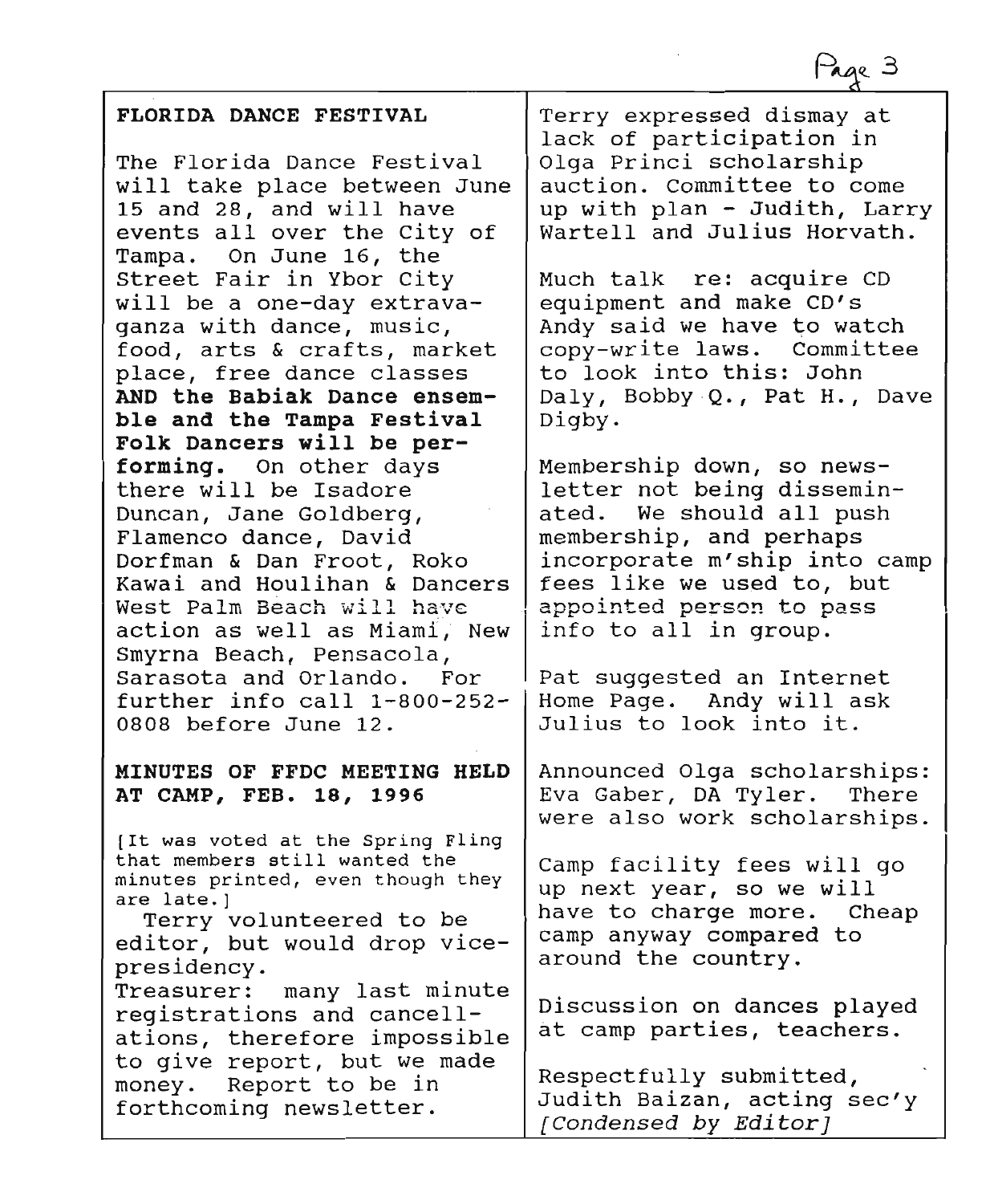Page 4

#### DAVID DIGBY DEFENDS DISSERTATION

Howdy y'all! The biggest hurdle is passed, and I guess you can call me "doctor" now, but don't call me if you're sick. I passed the oral defense of my dissertation on May 15, and am still editing the actual document to satisfy various comments and complaints before getting my committee to sign off on it. Then I have to print fancy copies for the graduate school and library and turn it in. This should all be downhill from here, and I hope to be finished before going out to visit my kids and grandkids in Oregon -- maybe by the beginning of July. That was to have been sooner, but we have an equipment problem here in the lab that may require some attention while my professor is away for three weeks in June.

I see no problem getting away in late August and/or early September for a 25th anniversary celebration and snorkeling trip to the Keys. Let me know what the latest plans are. The stiffest scheduling problem is Dorothy's vacation time, as I told Pat and Bob earlier. See you later, David (and for Dorothy) *[Editor: What* are *we celebrating? Can I come* to *the Keys too?]*

--------------------~-------

#### SOUTH BREVARD INTERNATIONAL DANCERS - John Daly

Hi, Terry,

It just occurred to me that with Joan and Wally gone to Michigan, I'm the newsletter person for the South Brevard International Dancers. So if you've been looking for that last bit of late filler for the newsletter, here it is. If you've put it to bed, then I'm early for the next issue. *[Thanks John - I needed that]*

Those of us who went to Spring Fling had a great time. Thanks to Julius for another wonderful event. Good food, good friends, good grief, let's dance!

Unfortunately, that Saturday was also the last event of the season at the Senyk's. So almost the entire South Brevard contingent left early to say goodbye to George and Onie and wish them well on their summer travels. Isn't it a shame to have weeks and months go by with little happening and then a weekend comes along and we have to slight one event to go to another? It was a great day.

Which brings to mind the Fall Fling, which will be in Deland again this year on October 26th. Good dance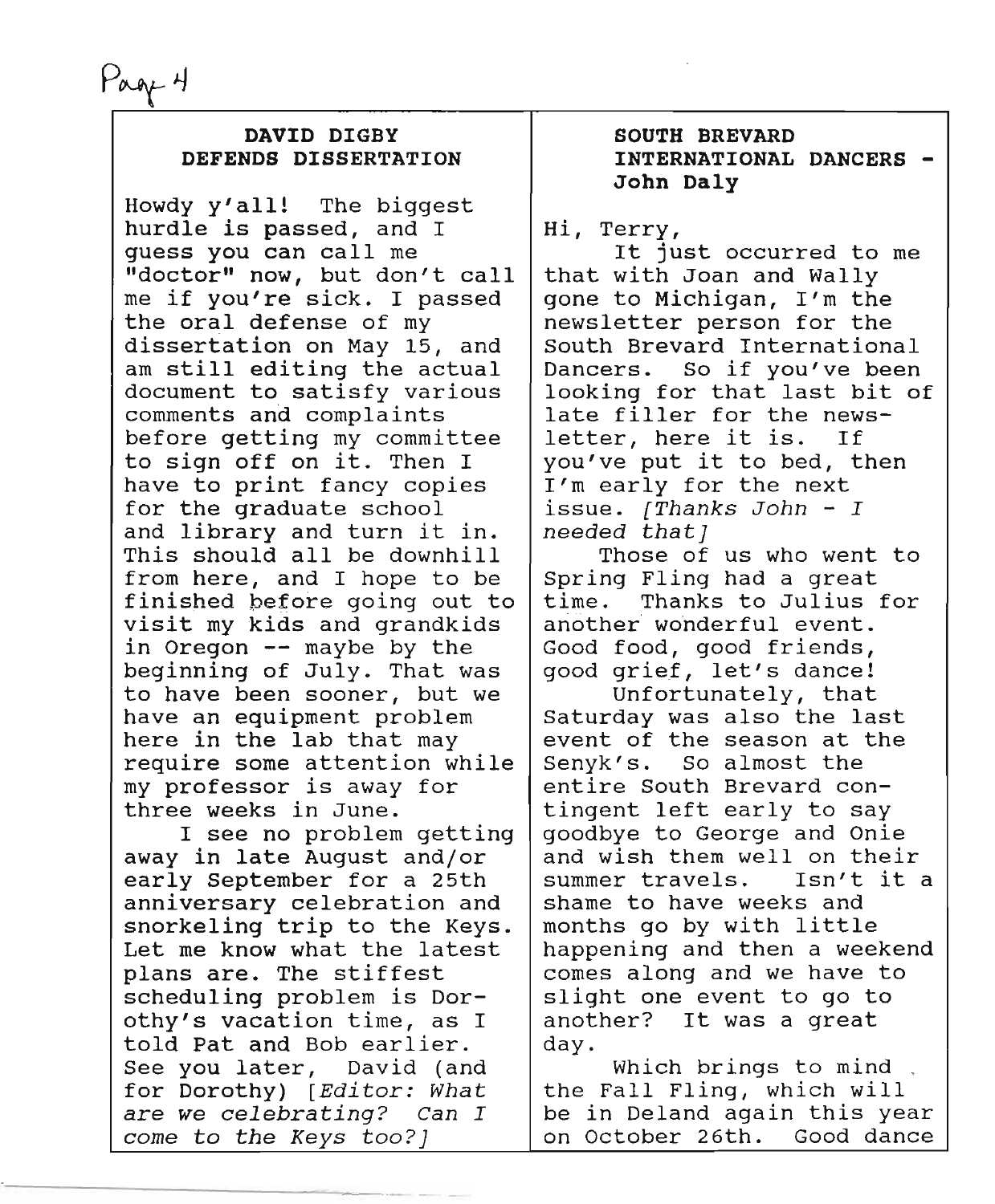SOUTH BREVARD (Con't) *~loo"6 o-s-« Cfdff, hArd* io find, but this is a nice one.

Our final bit of news is that we will dance through most of the summer. We counted noses and there were enough people, including several beginners, to justify continuing. So we have been spending more time reviewing some of the old favorites to share with the new people.

 $\odot$   $\bullet$   $\odot$   $\bullet$   $\odot$   $\bullet$   $\odot$   $\bullet$   $\odot$   $\bullet$   $\odot$   $\bullet$   $\odot$   $\bullet$ 

**HOGTOWN HYPERBOLES** Joyce Dewsbury (Gainesville)

On May 4 we had our second dance hosted by our folk dance group. This one was called "spring Celebration and International Dance". Tom Whitmore was the one who organized the last one and he was the one with the vision this time also. However, this time around more of us helped out so that most of the burden did not fallon him. Tom and Toni did much of the coordinating and organizing for the event. Those who helped were Pam (decorations), Jenna (who managed to find bushels of flowers for free) *<sup>I</sup>* Diane (refreshments), Toshi (he bought new

equipment for his own use and lent it - the cordless microphone was a boon), Yung, Rob, Jenneine, Linda, Jack, and Simon Seltzer, Sal, Tanya, Mike J., Gary and Sharon, and me. The evening was a big success and we had many new folks show up to dance. The dance was held in the Thelma Boltin Recreational Center downtown. The decorations were very attractive with the flowered pastel tablecloths, flowers, and candles on each table and the small white lights strung around the room. And the food was delicious. We taught very easy dances which were easily learned by the many folks who had never folk danced (or even danced) . Everyone seemed to have a wonderful time.

We have been rehearsing for the White springs Festival and all seems to be going well. Again I have to thank the dedicated people in the performing group. Some of our group will be dancing with Andy's group at White springs. Fortunately both their group and ours are scheduled in back to back time slots and will be dancing on the same stage too. Logistically this will work out very well.

Page 5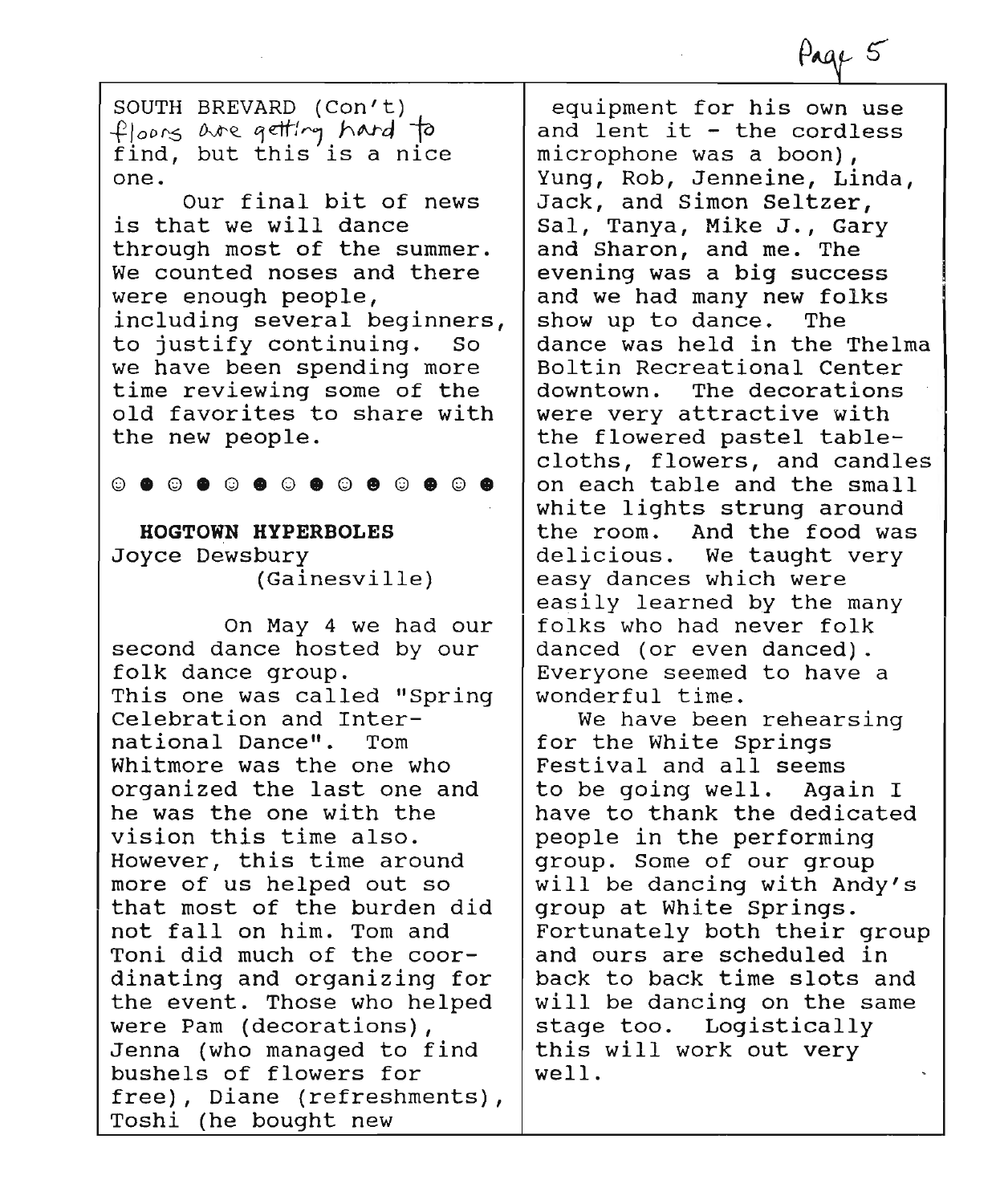Page 6

GAINESVILLE (CON'T) Rob set up our folk dance home page and we have had some interesting comments and inquiries from other groups. Recently a member of a dance group in chicago sent a message to congratulate us on our nice home page. Also, Tom set up the folkdance listserv and our local group has made a lot of use of that, especially when the dance party was being planned. Many thanks to the expertise of both Rob and Tom. The address of the homepage is: <http://grove.ufl.edu/-folks tep> Take a look sometime. In the meantime, happy

dancing.

#### SARASOTA GRAPEVINERS Ann Paige

"29, 30, 31" counts John Millett, our "numbers man". 31 dancers and it's April 24th, our first night at our new place, the Adult Recreation Center. (We had 29 dancers on each of the succeeding Wednesdays). The bathrooms are in the building. We have a water fountain, soda machines, access to the kitchen in the same building and best of all we're dancing on a beautiful oak floor!!! Andy Pollock joined us

for our opening night. He taught us Bicak, popular in the villages around the

town of Petrie in Swest Bulgaria. It was well received by the group and Ann Kessler has been reviewing one step each week.

A couple of Grapeviners (the steinbergs) and I attended the 3rd Annual spring Concert of the New College Slavic Vocal Ensemble. The group sang songs from Bulgaria, Macedonia, Bosnia and<br>Croatia. They did a beauti-They did a beautiful job sans instruments. Only one song had guitar accompaniment and a few had<br>drum help. Some of the drum help. tunes were so familiar and there I was dancing in my seat as I usually do when I go to concerts with a Balkan heat. The concert ended with audience participation in a Rumanian dance "Rumelai". Translated, the refrain says "Hey Rumanian girl, come and dance with me." The proceeds from the performance will be used to support the participation of Ensemble members in the Balkan Music and Dance Seminar to be held this summer in Ramblewood, MD. We thought, wouldn't it be great to have some of the members of this group dance with us on Wed? And wouldn't you know it we were fresh out of flyers. I scrambled around for some addresses and sent flyers to some of them  $-$  hope we see some of them on Wed.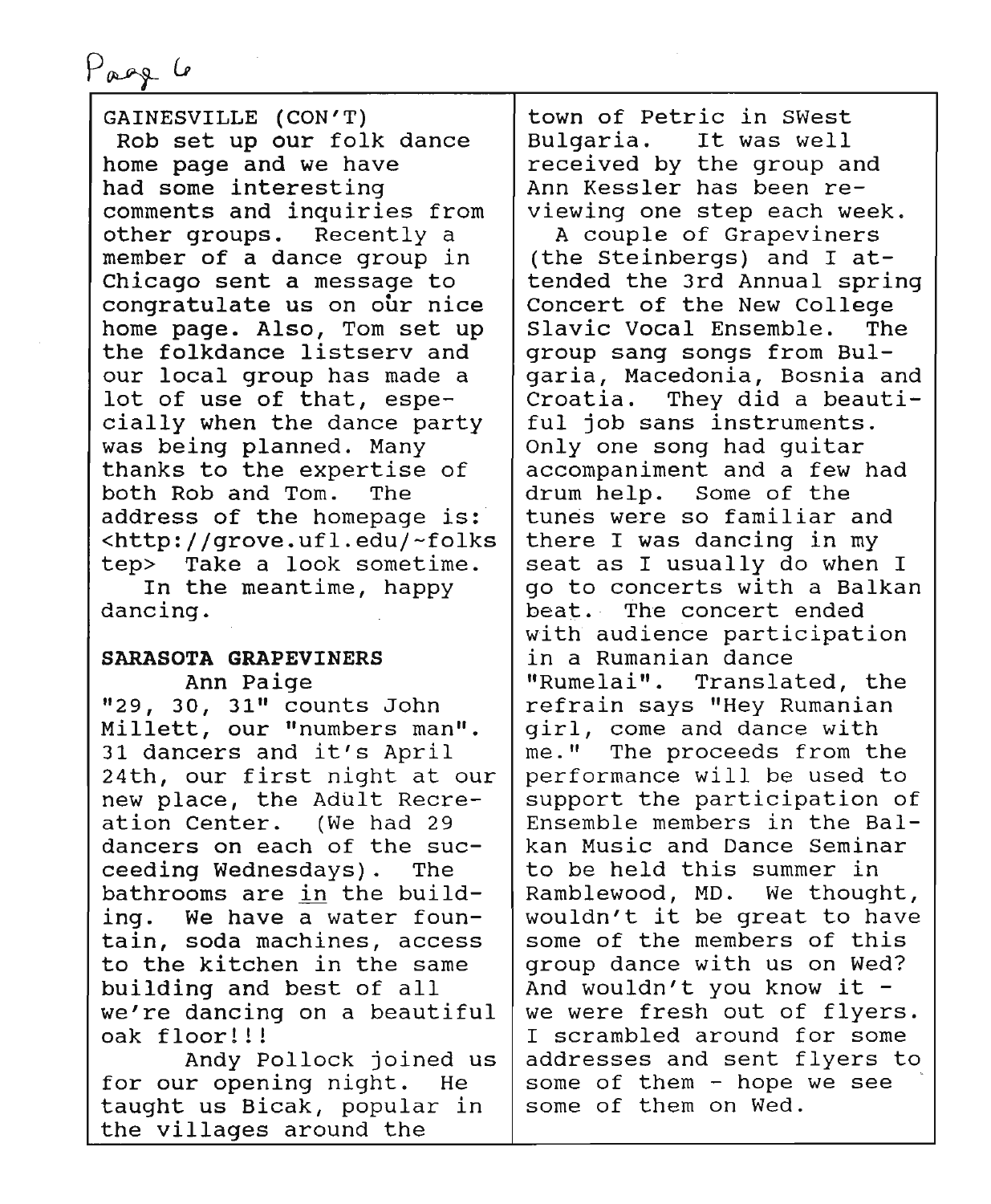JACKSONVILLE STARTS NEW INTERNATIONAL GROUP (As related by Julius in the sunny far east - Daytona

Beach)

I just received a call from a new potential member to the FFDC. She told me that she just moved to Jacksonville, joined an Israeli group there, and is starting an international group - SO - add this to last month's list.

Jacksonville - International Contact: Pearl and Terry Roth 2731 Lake Shore Drive, Jacksonville 32210 - 904-387-5736 Wednesdays 8:15 PM, JCA, 8505 San Jose Blvd, Jacksonville NOTE: SECURED BUILDING -- YOU MUST CALL AHEAD ONE DAY IF YOU WISH TO ATTEND.. IF YOUR NAME IS NOT ON THE LIST THEY WILL NOT ADMIT YOU..NO DROP-INS.

And while we're at it there's an Israeli group in Jacksonville: Mondays at 7:30 JCA building - Not the same as above but on the same street, San Jose Blvd, about 3 miles down the road. Leader: Joan Levin 904-733-1407 (Joan just left for vacation so her class will run itself in her absence)

*[Ed. note: Qan is-~ Blue* Star friend of all of us *that have Israeli dancing groups]*

ax:

Page 7

I have no additional information on Debbie's new group in Daytona Beach. *[Debbie - please send* more *info]*

Have a great summer! Julius ...

#### STAMPA TAMPA TRAMPAS

We're small, but we get around! We all had a great time at the Spring Fling  $-$  a huge round of applause to Julius, who seemed to do it all by himself. Food, tapes, decorations, etc. And he did it so well - thanks again, Julius - we all love you and hope you weren't discouraged by the little bit smaller group.

Some of us also performed at White springs - that is some festival - ongoing dancing, (clogging, many ethnics, contra) singing, stringing, plucking, crafting, eating, all stages active all the time - so much to do, so little time ...our performance went well under the auspices of Andy (one rehearsal for the whole state of FL - not bad!) This year we were on a different stage and the audience was shaded and therefore there were more